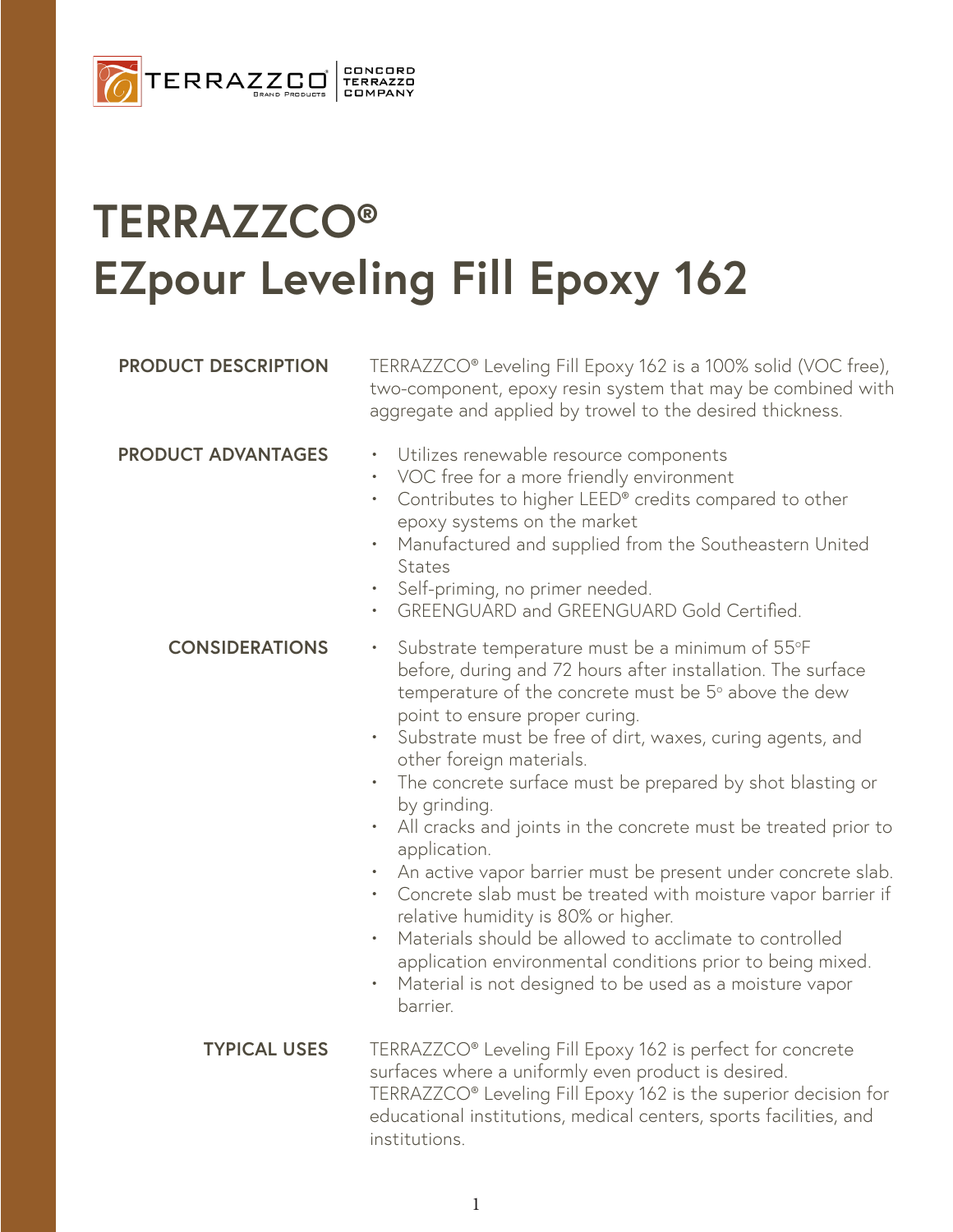| <b>APPLICATION</b>              | Surface Preparation: All work should be performed by trained<br>and experienced contractors or maintenance personnel.<br>Concrete surface and air temperature must be a minimum of<br>55°F during installation and cure. Concrete surface temperature<br>must be 5°F above the dew point to ensure proper curing of all<br>the material. Consult installer for job specific slab conditions<br>for TERRAZZCO <sup>®</sup> epoxy terrazzo flooring system installation.<br>Concrete surfaces must be free of dirt, waxes, curing agents,<br>and any other foreign materials. Surfaces should be prepared<br>by grinding or shot blasting and any repairs to concrete must<br>be made prior to applying this product. An active vapor barrier<br>under the concrete slab is required. Concrete slabs receiving<br>resinous terrazzo flooring must be tested for relative humidity<br>according to ASTM-F-2170 (Relative Humidity in Concrete Floor<br>Slabs using in situ probes) prior to application. Measurements<br>must be made using Wagner Electronics Rapid RH® 4.0 Smart<br>Senor and Rapid RH® Easy Reader. A record sheet should be<br>filled out that includes the ambient temperature and humidity<br>during testing along with the substrate temperature, and<br>relative humidity. The test must be conducted at end user<br>environmental conditions. Any deviation from this procedure will<br>result in the warranty being voided. |
|---------------------------------|----------------------------------------------------------------------------------------------------------------------------------------------------------------------------------------------------------------------------------------------------------------------------------------------------------------------------------------------------------------------------------------------------------------------------------------------------------------------------------------------------------------------------------------------------------------------------------------------------------------------------------------------------------------------------------------------------------------------------------------------------------------------------------------------------------------------------------------------------------------------------------------------------------------------------------------------------------------------------------------------------------------------------------------------------------------------------------------------------------------------------------------------------------------------------------------------------------------------------------------------------------------------------------------------------------------------------------------------------------------------------------------------------------------------------------------------------|
| <b>MATERIALS NEEDED</b>         | Mineral spirits or isopropyl alcohol for cleaning equipment.<br>٠<br>Mixing equipment appropriate for work site.                                                                                                                                                                                                                                                                                                                                                                                                                                                                                                                                                                                                                                                                                                                                                                                                                                                                                                                                                                                                                                                                                                                                                                                                                                                                                                                                   |
| <b>MIXING &amp; APPLICATION</b> | Premix TERRAZZCO® Leveling Fill Epoxy 162 resin part A before<br>use. Mix five (5) parts of TERRAZZCO® Leveling Fill Epoxy 162<br>resin part A with one (1) part of TERRAZZCO <sup>®</sup> hardener 162 part<br>B by volume with a slow speed drill until liquids are completely<br>blended. Introduce the appropriate amount of aggregate and<br>continue to mix. For complete installation instructions, contact<br>your Concord Terrazzo Company representative.                                                                                                                                                                                                                                                                                                                                                                                                                                                                                                                                                                                                                                                                                                                                                                                                                                                                                                                                                                                |
| <b>CLEAN UP</b>                 | Clean skin with soap and water. Tools and equipment should<br>be cleaned with isopropyl alcohol or mineral spirits before the<br>epoxy hardens. Failure to do so will cause the epoxy system to<br>harden on the tools and equipment making it very difficult to<br>remove. Consult SDS for safety and health precautions.                                                                                                                                                                                                                                                                                                                                                                                                                                                                                                                                                                                                                                                                                                                                                                                                                                                                                                                                                                                                                                                                                                                         |
| <b>SAFETY</b>                   | Refer to the SDS prior to use. Federal, state, and local<br>guidelines must be followed during the handling and installation<br>of these materials. Any excess material should be disposed of<br>according to applicable federal, state, and local codes.                                                                                                                                                                                                                                                                                                                                                                                                                                                                                                                                                                                                                                                                                                                                                                                                                                                                                                                                                                                                                                                                                                                                                                                          |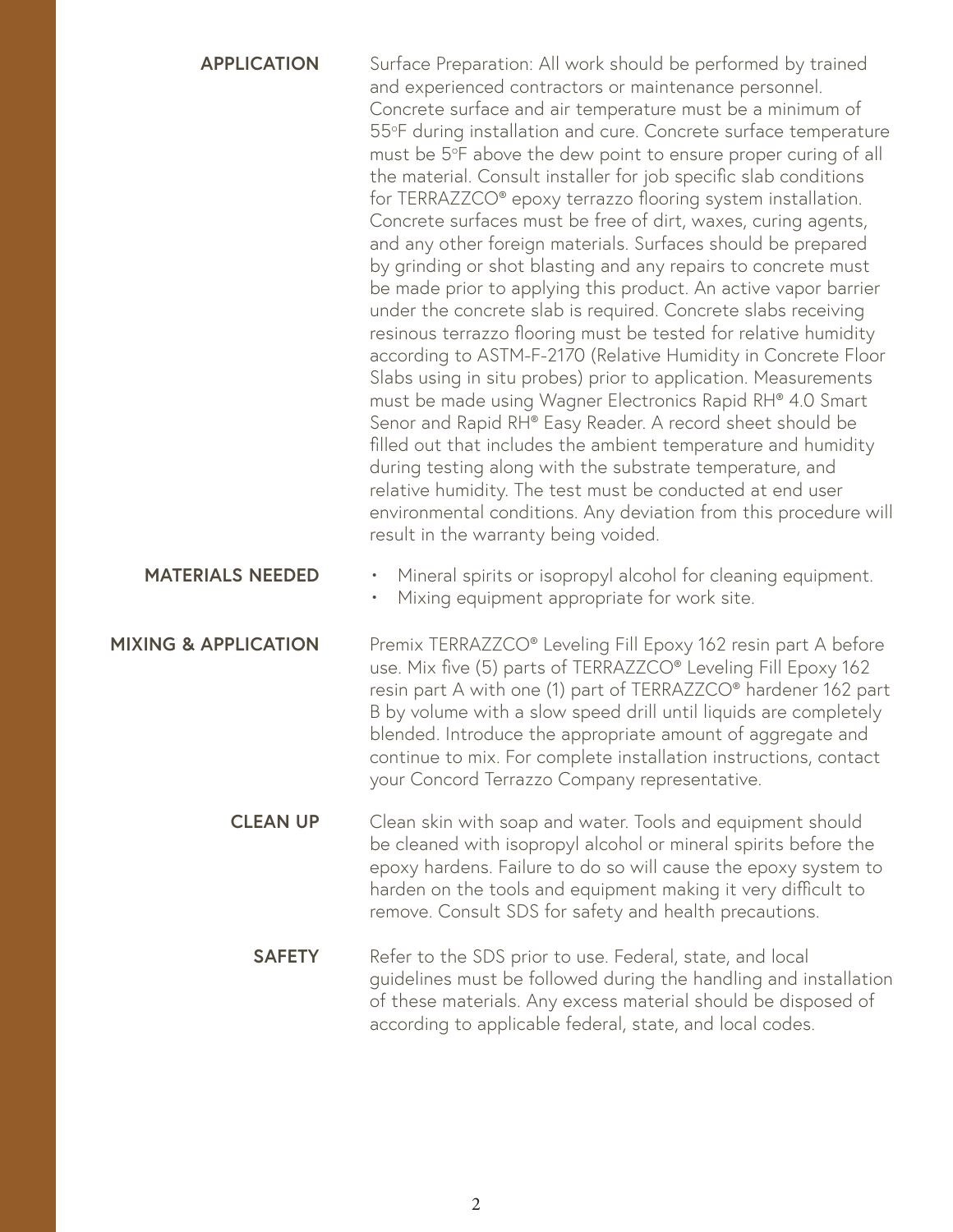# **TECHNICAL DATA**

| <b>CURED RESIN PROPERTIES</b>             |                                                                   |                                    |                                         |  |
|-------------------------------------------|-------------------------------------------------------------------|------------------------------------|-----------------------------------------|--|
| Property                                  | Test Method                                                       | Result                             | NTMA Requirements                       |  |
| Hardness                                  | ASTM D-2240                                                       | 83.5                               | 60-85                                   |  |
| Tensile Strength                          | ASTM D-638 Specimen<br>made using "C" die listed<br>in ASTM D-412 | 9,890 psi                          | 3,000 psi min.                          |  |
| Compressive Strength                      | ASTM D-695 Specimen B<br>cylinder                                 | 13,200 psi                         | 10,000 psi min.                         |  |
| Flexural Strength                         | ASTM D-790                                                        | 4,500 psi                          | N/A                                     |  |
| <b>SYSTEM PERFORMANCE</b>                 |                                                                   |                                    |                                         |  |
| Property                                  | Test Method                                                       | Result                             | Requirement                             |  |
| Flammability                              | ASTM D-635                                                        | Self-extinguishing <.25"           | Self-extinguishing 0.25"<br>max burning |  |
| <b>Bond Strength</b>                      | ACI COM 403 Bulletin<br>59-43 (pages 1139-1141)                   | 400 psi<br>(100% concrete failure) | 300 psi<br>(100% concrete failure)      |  |
| <b>WORKING DATA</b>                       |                                                                   |                                    |                                         |  |
| Working (Pot) Life                        |                                                                   | 40 minutes                         |                                         |  |
| Re-Coat Time                              |                                                                   | 6-8 hours @ 75°F                   |                                         |  |
| <b>Full Cure Time</b>                     |                                                                   | 12-24 hours                        |                                         |  |
| <b>COVERAGE</b>                           |                                                                   |                                    |                                         |  |
| TERRAZZCO® EZpour Leveling Fill Epoxy 162 |                                                                   | Coverage area per mixed gallon     |                                         |  |
| 1/4"                                      |                                                                   | 18-20 sq. ft.                      |                                         |  |
| 3/8"                                      |                                                                   | 14-15 sq. ft.                      |                                         |  |
| $1/2$ "                                   |                                                                   | 9-10 sq. ft.                       |                                         |  |

### **MATERIALS STORAGE**

It is suggested that materials are stored in a temperature and humidity controlled environment. If this is not possible materials should be allowed to acclimate to controlled environmental conditions of application. Keep resins and hardeners separated from each other until ready for use. Materials should be kept away from sources of ignition. Materials should be stored in their original unopened container. Epoxy resin does not have a shelf life and hardener has a 1 year shelf life when stored in the above described manner.